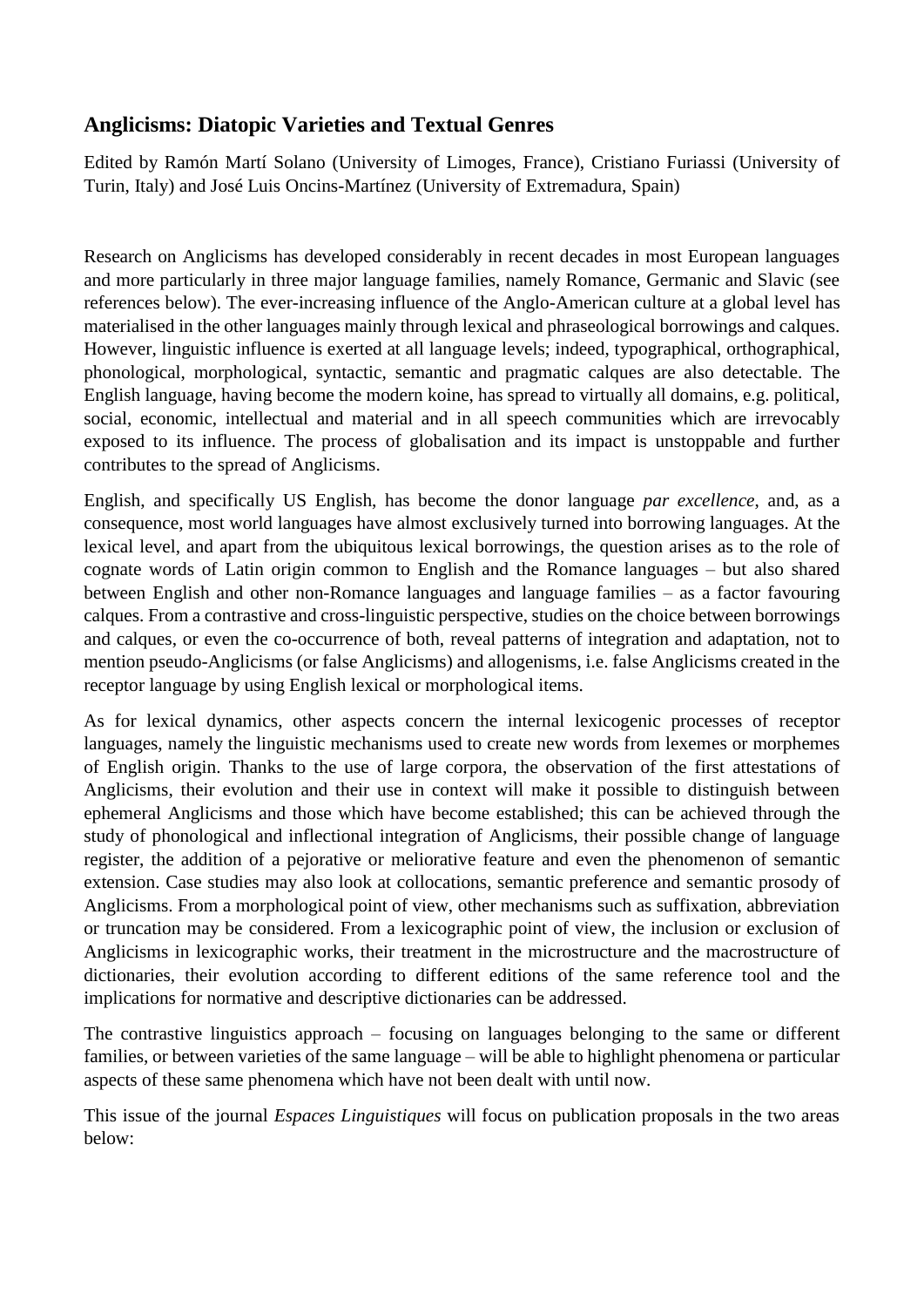### **Area 1. Diatopic varieties**

Studies on Anglicisms often focus on one variety of a given language. However, research findings are not necessarily applicable to other varieties of the same language. For instance, Anglicisms that are common in Canadian French or Mexican Spanish are not necessarily present or widespread in European French or European Spanish respectively. In fact, the likely great diversity of the phenomenon of Anglicization according to geographical varieties of the same language has not been sufficiently analysed.

Studies in this area will focus on Anglicisms according to diatopic varieties and, in particular, on the differences between European and American varieties of languages such as French, Spanish and Portuguese. A fundamental aspect of this area concerns Anglicisms in spoken and written Spanish in the United States, a field of research of great importance to North American bilingual communities, where direct and adapted borrowings, syntactic Anglicisms, and semantic and pragmatic calques are found.

## **Area 2. Textual genres**

This second area welcomes studies of Anglicisms specific to literary genres and sub-genres as well as those found in the work of bilingual, plurilingual or bi-national authors.

Outside of literature, case studies of Anglicisms in texts from different subject areas, e.g. professional and academic will help to identify what is common to the general language and what is specific to the textual genre in question.

Thirdly, in newspapers in general, and in the specialised press in particular, e.g. gutter press and sports press, but also in political discourse, in economic discourse, in research papers, in the spoken language of teenagers, in business jargon and in advertising.

Finally, studies on Anglicisms in the audio-visual media (in dubbing and subtitling of TV series and films), on certain specialised websites and on social networks will complete a very rich and complex panorama of textual genres and sub-genres, highlighting both the diversity and the specificity of the lexical influence of the English language.

#### **References**

Please find a comprehensive bibliography on the 'Publications' section of the international research project GLAD (Global Anglicism Database Network) website.

<https://www.nhh.no/en/research-centres/global-anglicism-database-network/publications/>

CONTACT: [ramon.marti-solano@unilim.fr](mailto:ramon.marti-solano@unilim.fr)

LANGUAGES OF PUBLICATION: French, English, Spanish and Italian